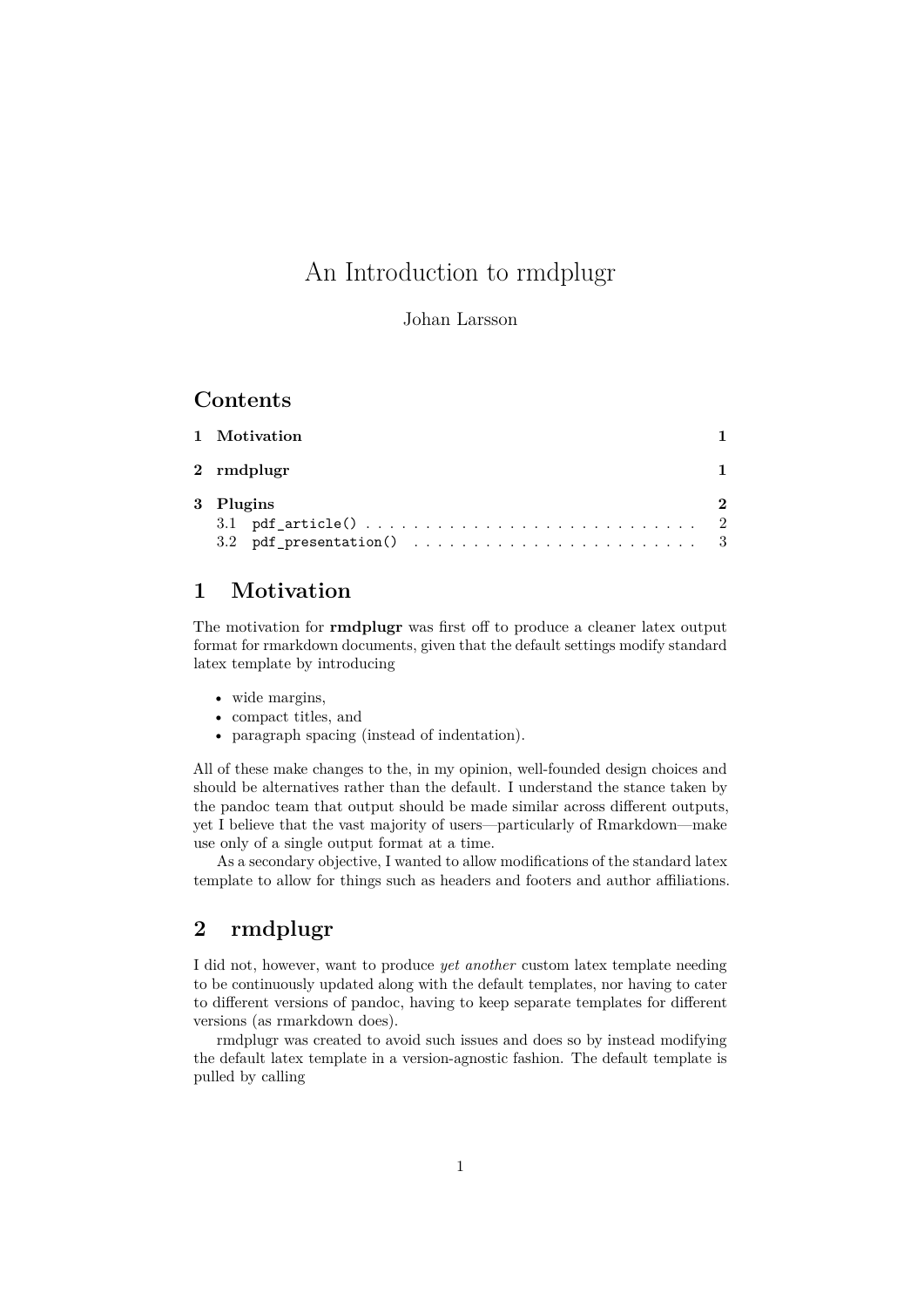pandoc -D latex

The template is then modified with modifications in the form of *plugins*, which are merged into the latex template—sometimes replacing other material, but usually inserting new material, such as support for footers and headers.

In this way, rmdplugr doesn't have to adapt to the pandoc version and can even be used with custom templates *provided* that some of the matter from the default template is left intact.

These *plugins* can be turned on and off via the output setting in the metadata block and their options are controlled by metadata settings.

# <span id="page-1-0"></span>**3 Plugins**

<span id="page-1-1"></span>**3.1 pdf\_article()**

## **3.1.1 Marginal material**

Headers and footers are provided using **fancyhdr** for standard latex document classes and **scrlayer-page** for KOMA-script classes. Simply adding

header**:** true

in the metadata block will invoke the default settings using the automark option in **scrlayer-page** and the default \pagestyle{fancy} for **fancyhdr**. More advanced settings can be provided by using

```
header:
  l: Johan Larsson
  c: Document title
footer:
 r: Date
```
### **3.1.2 Author blocks**

Support for author blocks is made available through the **authblk** package if author block = TRUE in the call to pdf  $article()$ . This module uses the usual author metadata along with affiliation. There are multiple ways to use this plugin. If you are a single author you can simply do

```
author: Johan Larsson
affiliation:
  - Lund University
 - Another affiliation
```
and you'll get an authors block. If you have a more complicated list of authors, you can use the following format, where authors are coupled to affiliations via the id tag.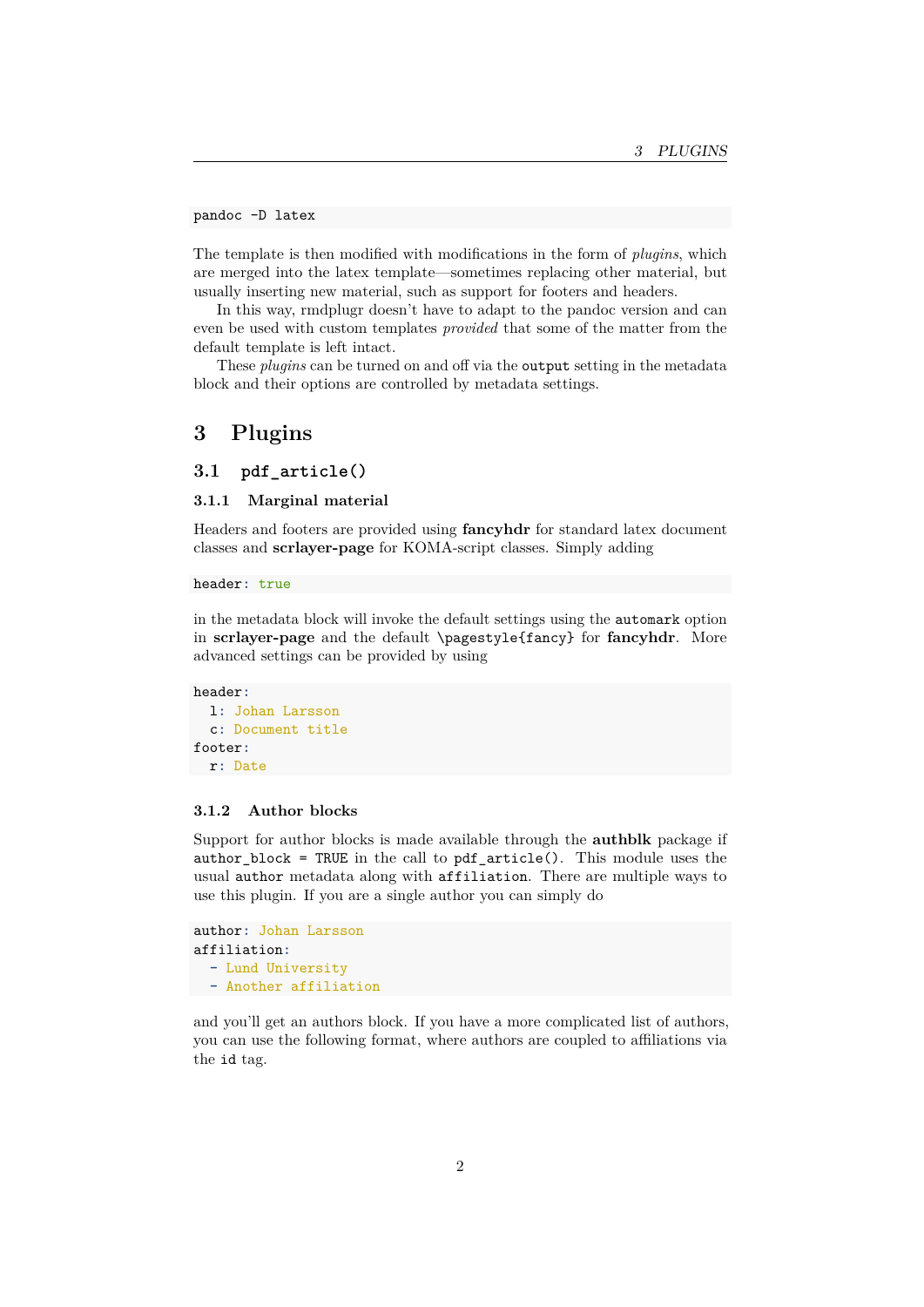```
author:
  - name: Johan Larsson
    id: "1,2"
  - name: Another Author
    id: 1
affiliation:
  - name: Lund University
    id: 1
  - name: Another affiliation
    id: 2
```
The type of author blocks (and whatever other options are available to the **authblk** package) can be set using the metadata option author-options. Moreover, the default settings for fonts of affiliations and authors can be set using affilfont and authfont respectively.

#### **3.1.3 No indentation**

The default in pdf  $article()$  is to use indentations rather than paragraph spacing. The trouble with this, however, is that some of the latex environments will always be surrounded by empty lines no matter how the text is formatted in the markdown document; this means that the paragraph following such environments will always be indented, which is not always wanted.

To circumvent this, the noindentafter plugin loads the **noindentafter** package, which makes sure that there is to be no indentation after

- itemize,
- enumerate,
- description, and
- code block

environments. You can in fact see the result of this for the list above, which would otherwise have required a \noindent command before this paragraph.

### <span id="page-2-1"></span>**3.1.4 Subfigs**

The subfigs plugin is a very small plugin that simply makes sure that the **subfigs** package is loaded. It is needed for subfigs in rmarkdown documents.

### <span id="page-2-0"></span>**3.2 pdf\_presentation()**

This output format is based on the rmarkdown::beamer\_presentation() format. It adds a couple of plugins.

#### **3.2.1 Frame numbering**

To enable frame numbering for your beamer presentations, setting frame\_numbering = TRUE will invoke simple frame numbers at the bottom-right of each slide.